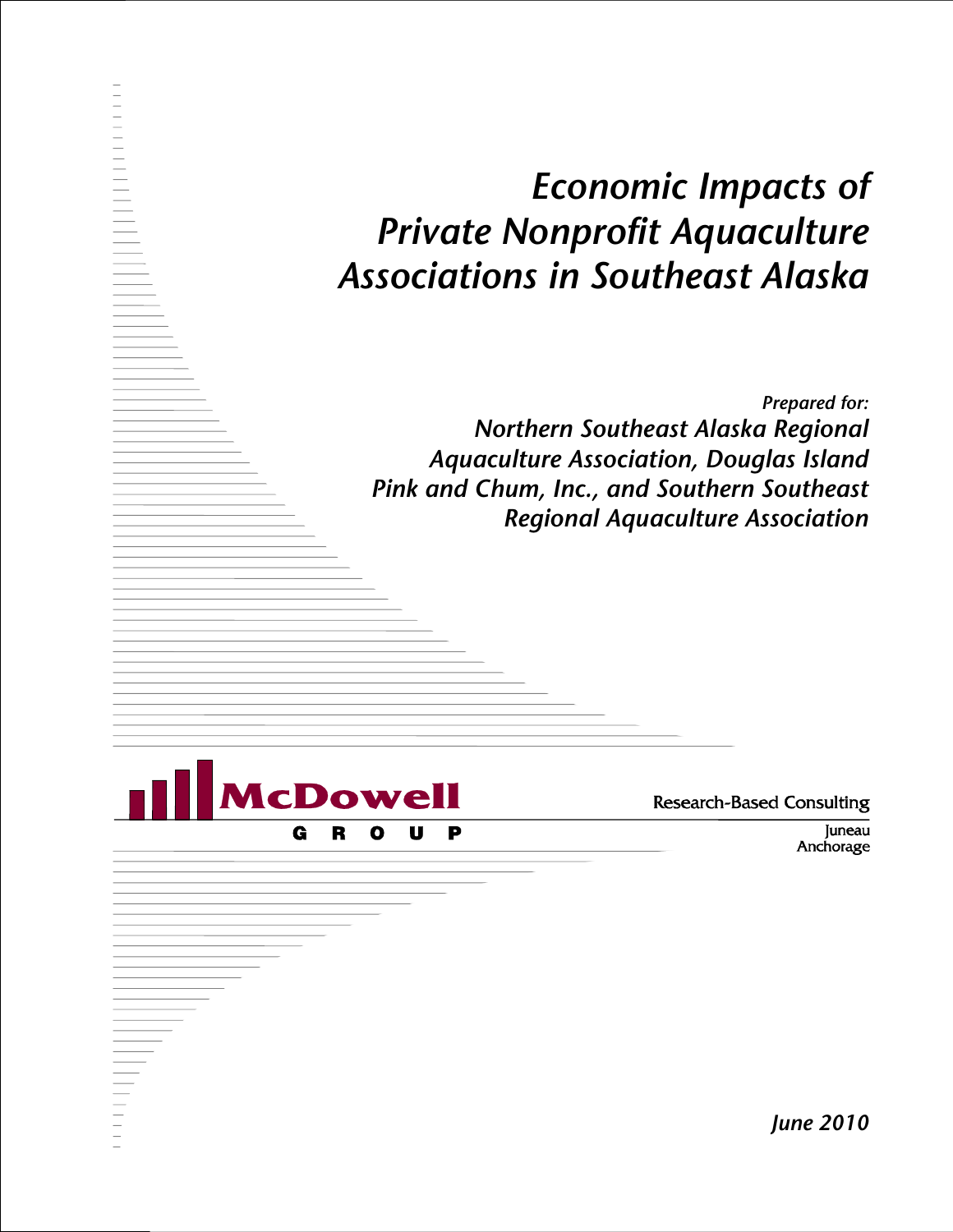# *Economic Impacts of Private Nonprofit Aquaculture Associations in Southeast Alaska*

*Prepared for: Northern Southeast Alaska Regional Aquaculture Association, Douglas Island Pink and Chum, Inc., and Southern Southeast Regional Aquaculture Association*

*PREPARED BY:* 



**Juneau Anchorage**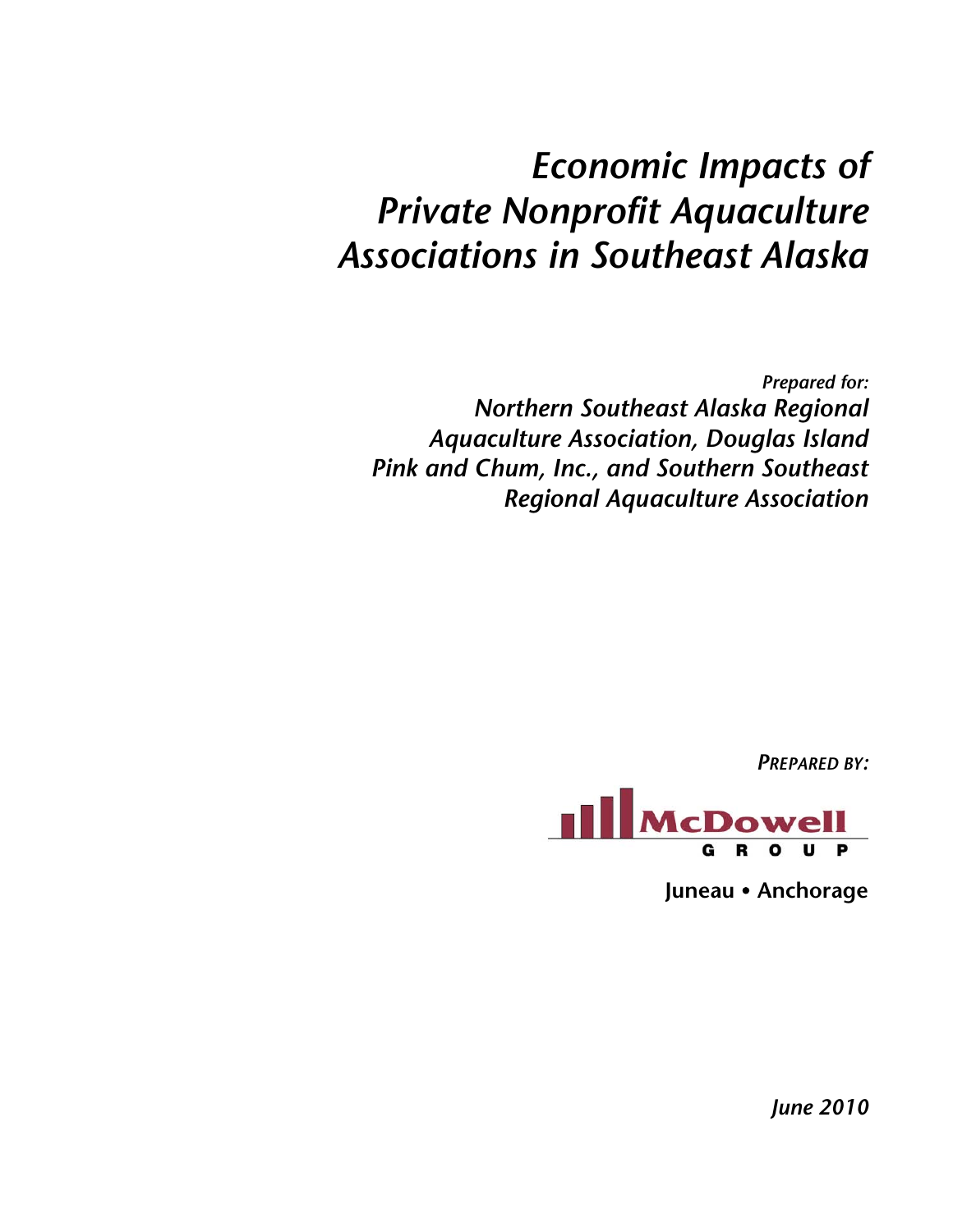# **Table of Contents**

| Charter, Sport, Personal Use, and Subsistence Fishery Contributions  12 |  |
|-------------------------------------------------------------------------|--|
|                                                                         |  |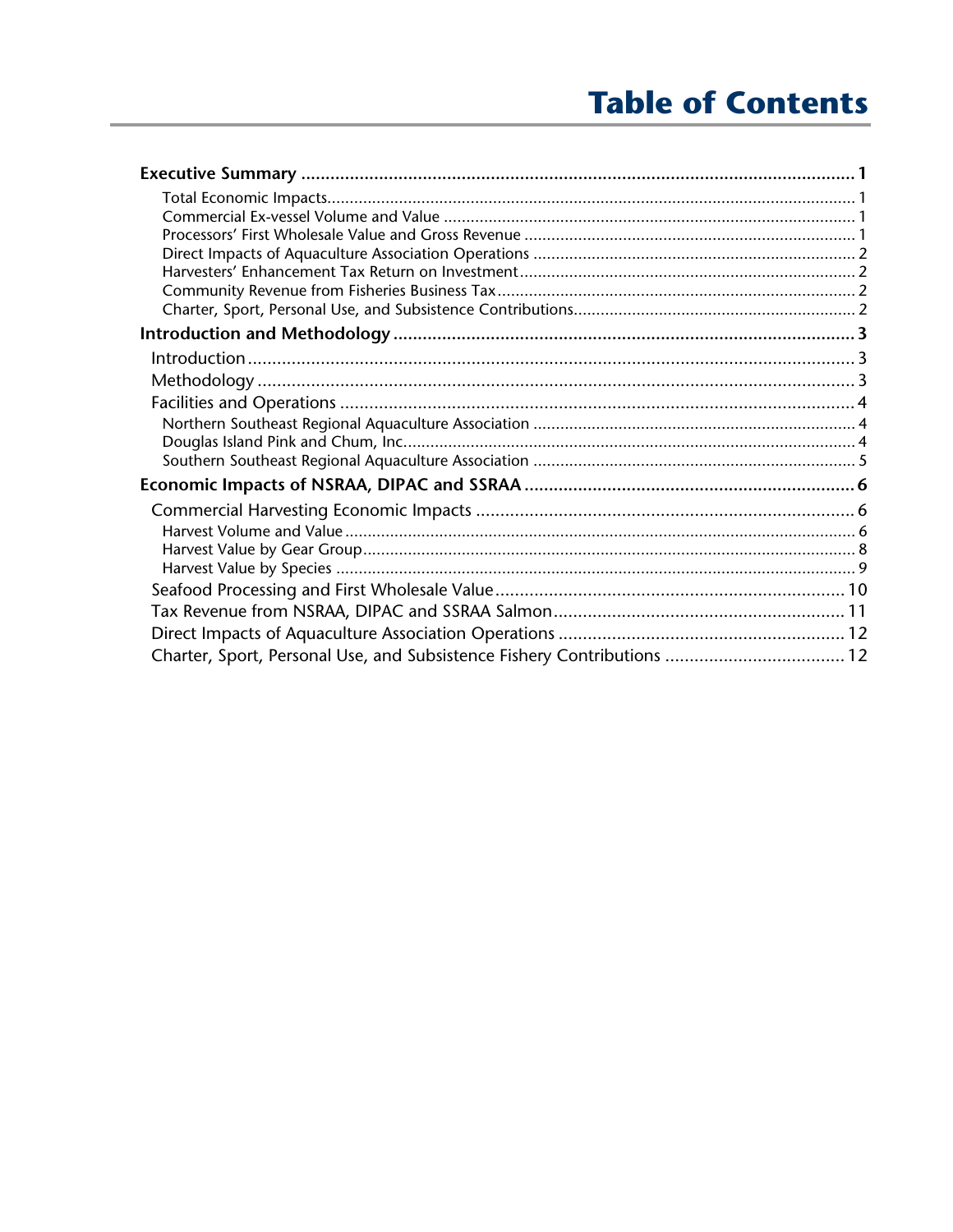Southeast Alaska's three largest hatchery associations have contributed millions of pounds of fish to commercial, charter, sport, personal use, and subsistence fisheries, resulting in the injection of hundreds of millions of dollars into the regional and state economies. This study quantifies the economic impacts of Northern Southeast Regional Aquaculture Association (NSRAA), Douglas Island Pink and Chum, Inc. (DIPAC), and Southern Southeast Regional Aquaculture Association (SSRAA) from 2001 to 2008. Major findings about the combined impacts of these organizations follow:

#### **Total Economic Impacts**

- In 2008, hatchery operations and the commercial harvesting and processing of salmon produced by NSRAA, DIPAC, and SSRAA generated total direct, indirect, and induced economic output of \$171 million.
- In 2008, direct, indirect, and induced employment and payroll generated as a result of NSRAA, DIPAC and SSRAA operations totaled 971 jobs and \$50 million in labor income. Direct employment is estimated at 662 with \$33 million in labor income in 2008, while economic multiplier impacts (indirect and induced) of the rearing, harvesting, and processing of hatchery-produced salmon added 309 jobs and \$17 million in labor income.

#### **Commercial Ex-vessel Volume and Value**

- In common property fisheries from 2001 to 2008, the commercial fleet harvested 326 million pounds worth \$130 million in ex-vessel value of salmon produced by NSRAA, DIPAC, and SSRAA. Cost recovery efforts added 210 million pounds of salmon worth \$88 million.
- From 2001 to 2008, salmon reared by NSRAA, DIPAC, and SSRAA and harvested by commercial fishermen accounted for 30 percent of the ex-vessel value and 25 percent of the volume of the total Southeast Alaska salmon harvest.

#### **Processors' First Wholesale Value and Gross Revenue**

- From 2001 to 2008, the first wholesale value (meaning the value of the products processed in Alaska before export) of processed salmon produced by these aquaculture organizations totaled nearly onehalf billion dollars (\$374 million) in first wholesale value for seafood processors. In 2008, seafood processors earned \$ 98 million in first wholesale value by processing hatchery-produced salmon.
- From 2001 to 2008, processors earned \$162 million in gross revenues (meaning the first wholesale value, less the ex-vessel price paid to fishermen) as a result of processing NSRAA, DIPAC, and SSRAA salmon. In 2008, seafood processors earned \$40 million in gross revenue by processing hatcheryproduced salmon.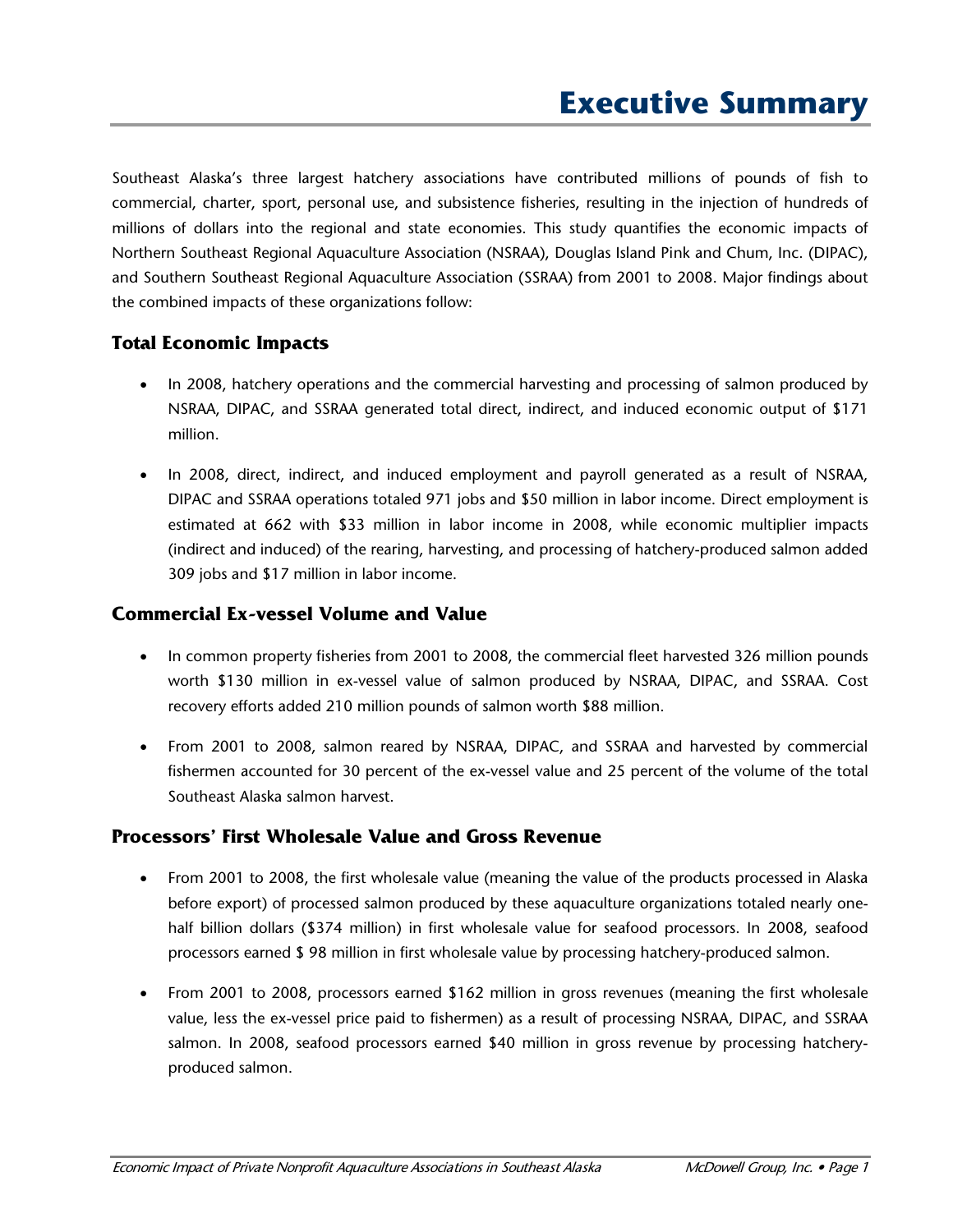### **Direct Impacts of Aquaculture Association Operations**

• In 2008, the three associations contributed nearly \$21 million in payroll and expenditures on goods and services to the regional economy. They employed an annual average of 115 employees earning \$4.6 million in payroll. NSRAA, DIPAC and SSRAA also spent \$16.3 million on goods and services, the majority of it with local Alaska companies.

#### **Harvesters' Enhancement Tax Return on Investment**

- From 2001 to 2008, each \$1 of voluntary salmon enhancement tax paid by harvesters returned \$8.22 in ex-vessel value from the common property fisheries (excluding cost recovery fisheries).
- From 2001 to 2008, each \$1 of voluntary salmon enhancement tax paid by harvesters returned \$10.27 in gross processing revenues (first wholesale value less ex-vessel value).
- In 2008, each \$1 of voluntary salmon enhancement tax paid by Southeast fishermen generated \$12.97 in ex-vessel value from common property fisheries and \$14.78 in gross processing revenues.

#### **Community Revenue from Fisheries Business Tax**

• From 2001 to 2008, NSRAA, DIPAC and SSRAA salmon generated \$6.5 million in fisheries business tax, which is split evenly between the state general fund (\$3.3 million) and the local governments (\$3.3 million) of the communities where the salmon were landed.

### **Charter, Sport, Personal Use, and Subsistence Contributions**

- From 2001 to 2008, charter and other sport fishermen harvested 383,000 NSRAA, DIPAC and SSRAA Chinook (king) and coho salmon.
- Salmon from NSRAA, DIPAC and SSRAA contribute significantly to the sport, personal use, and subsistence fisheries of residents of the region.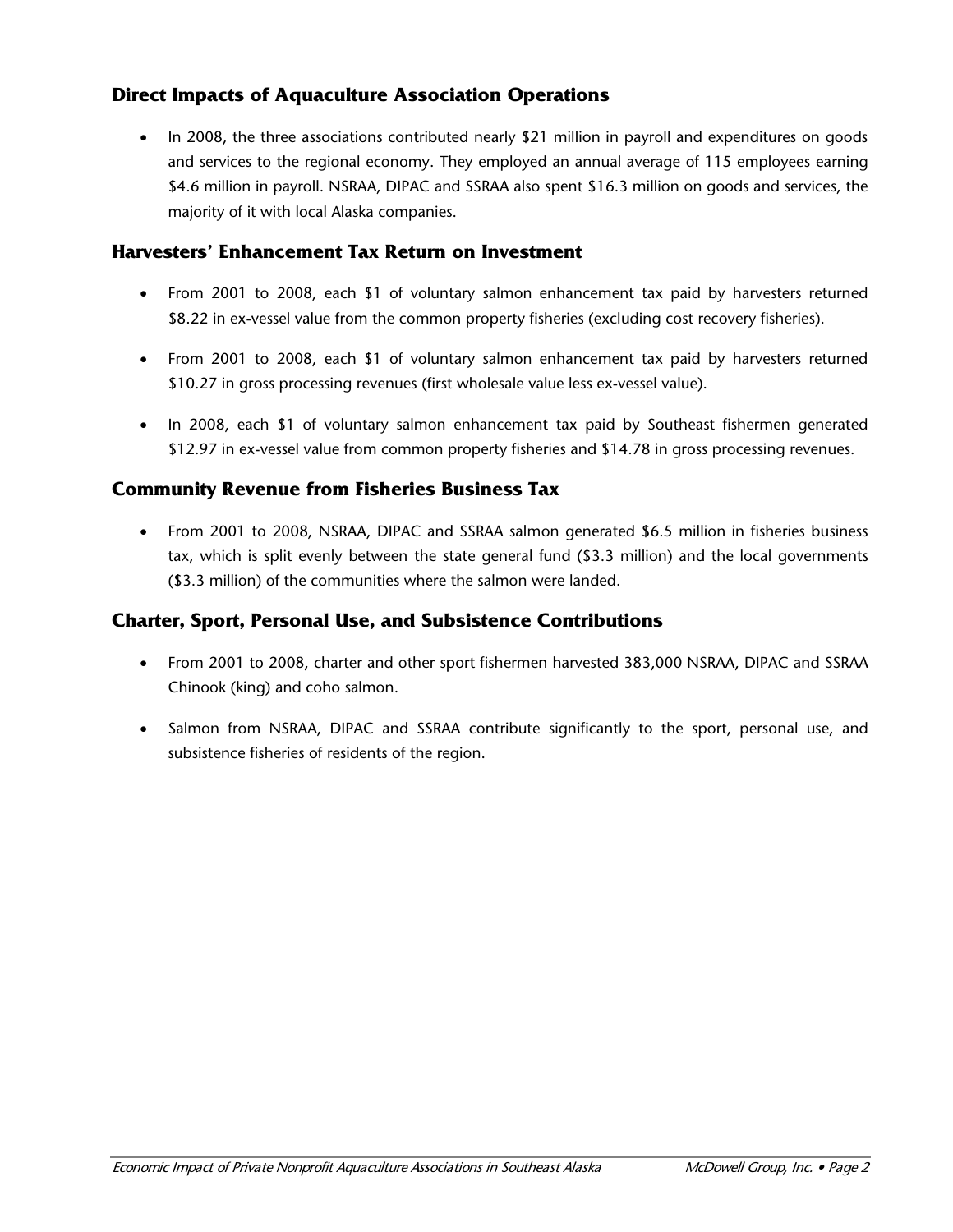## **Introduction**

In 1974, the Alaska Legislature authorized the creation of private nonprofit (PNP) hatcheries for ocean ranching in Alaska for the purpose of rehabilitating and enhancing fish stocks. The Legislature also approved the formation of regional associations comprised of representatives from local communities and authorized to operate hatcheries and conduct other enhancement activities that benefit fisheries resources. These associations are authorized to collect a tax on commercial landings for stock enhancement, provide the tax was voluntarily approved by a majority of commercial permit holders in the region.

Two regional associations were created in Southeast Alaska: the Northern Southeast Regional Aquaculture Association (NSRAA), headquartered in Sitka, and the Southern Southeast Regional Aquaculture Association (SSRAA), based in Ketchikan. These organizations were funded through a salmon enhancement tax (of 3 percent), as well as what is referred to as "cost-recovery" income, which comes through the harvest and sale of a portion of returns to the terminal hatchery areas after passing through the common property fisheries.

Other PNP hatcheries also emerged, the largest of which is Douglas Island Pink and Chum, Inc. (DIPAC), based in Juneau. DIPAC is funded by its cost recovery program and state contracts. While other smaller hatcheries also produce salmon, this report focuses on Southeast's three major hatcheries: NSRAA, DIPAC and SSRAA.

## **Methodology**

The data presented in this report comes from a variety of sources, including the aquaculture associations, Alaska Department of Fish and Game (ADF&G), Alaska Commercial Fisheries Entry Commission (CFEC), and Alaska Department of Labor and Workforce Development (ADOLWD).

Volume and ex-vessel value estimates of PNP salmon harvested in commercial fisheries are based on the most recent data provided by the aquaculture associations, ADF&G, and CFEC. First wholesale values of hatchery salmon is calculated in proportion to the volume of hatchery salmon harvested in the region's commercial fisheries, using ADF&G data on the region-wide first wholesale value of all salmon processed in Southeast Alaska.

Sport fishing harvest estimates are based on data provided by the hatcheries and ADF&G.

McDowell Group employed economic multipliers to estimate the indirect and induced economic impacts related to PNP operations. Direct impacts were calculated based on the pro-rata share of hatchery fish moving through the commercial fishing and seafood processing industries in Southeast Alaska. The model linked ADOLWD employment and payroll data, ex-vessel volume and value data, first wholesale value data and other information to generate estimates of average annual employment, income, and total economic output related to hatchery-produced salmon.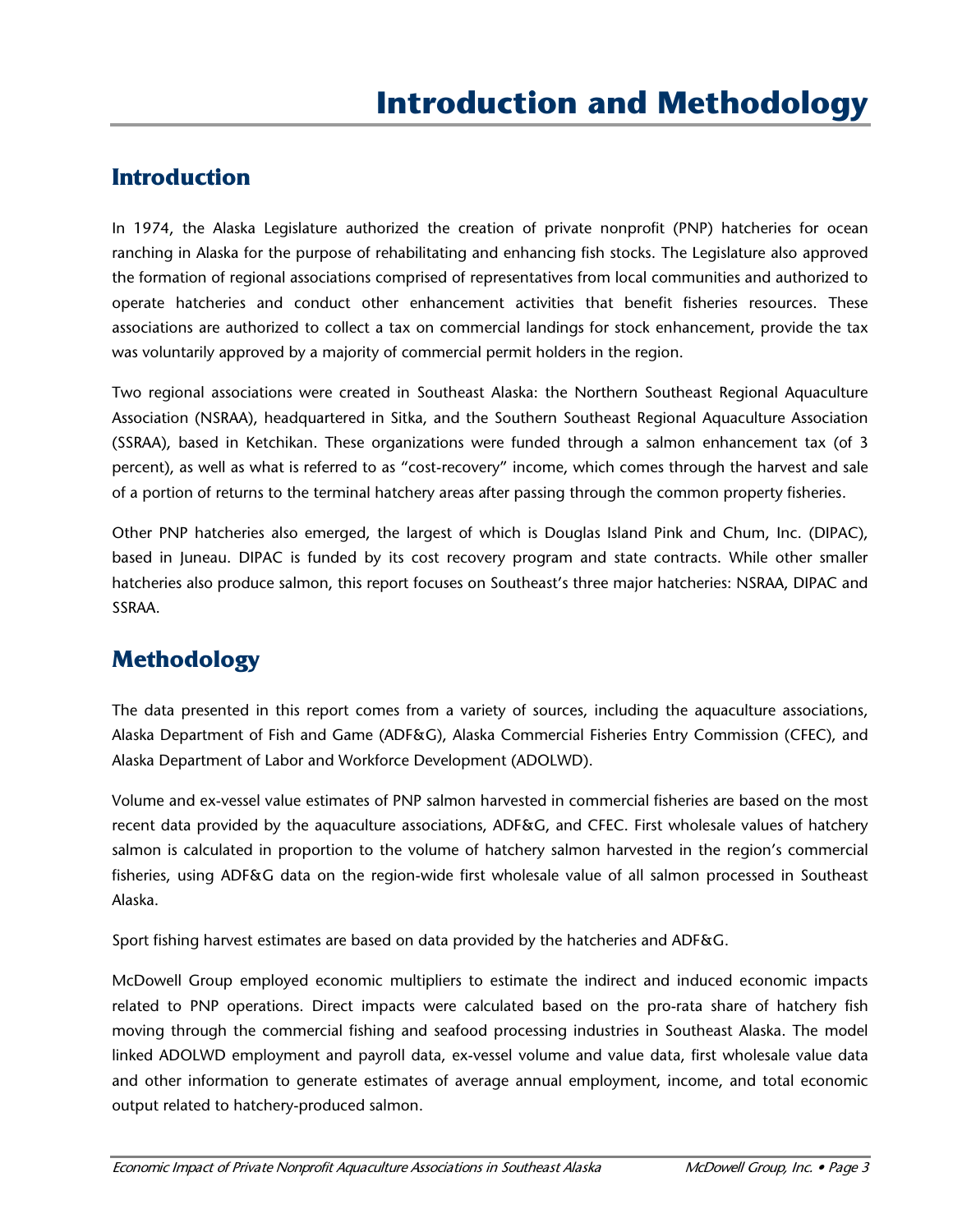Errata note: This document dated June 2010 supersedes a previous report document of the same name dated May 2010. A previously undetected database merging complication related to statistical spreadsheet formulas resulted in a modest overstatement of summary values in the May 2010 version. All data in the June 2010 report are verified and constitute the final findings of this research.

# **Facilities and Operations**

### **Northern Southeast Regional Aquaculture Association**

Established in 1978, Northern Southeast Regional Aquaculture Association produces chum, sockeye, chinook, and coho salmon.

Its Medvejie Hatchery, on Baranof Island south of Sitka, has operated for nearly 30 years. Although chum account for the largest returns from Medvejie, the hatchery doubled its chinook production in recent years. It also launched a zero-check chinook program in which smolts are released after only one year of rearing instead of the traditional two.

The state built the Hidden Falls Hatchery on Baranof Island on Chatham Strait in 1978 and operated it until 1988. Since taking over the hatchery, NSRAA has more than doubled its chum production, tripled chinook production, and launched a coho program.

NSRAA also runs a coho rearing program at Deer Lake, on southeastern Baranof Island. In 2009, the association doubled the number of fry in its net-pen system to increase its adult returns by 180,000 to 200,000 coho per year. In addition, NSRAA has three spawning channels and remote incubation boxes near Haines.

### **Douglas Island Pink and Chum, Inc.**

Douglas Island Pink and Chum, Inc. was established in 1976 and operates the Macaulay Salmon Hatchery in Juneau, as well as the state-owned Snettisham Hatchery, 40 miles south of the capital.

The Juneau hatchery, in operation for over 20 years, produces chum, chinook, and coho salmon. The facility also houses the Ladd Macaulay Visitor Center, which maintains an assortment of aquariums and draws more than 100,000 visitors each year. Next to the hatchery is a public dock that is popular among shoreside anglers and children.

In 1996, DIPAC took over management of the Snettisham Hatchery, previously operated by the Alaska Department of Fish and Game. This hatchery, located between Juneau and Petersburg, produces sockeye for local fisheries and the U.S.-Canada Salmon Treaty enhancement programs.

DIPAC does not receive tax revenue from commercial harvests and instead relies primarily on cost-recovery harvests of chum, sockeye, and coho. It also maintains contracts with the state to fund its chinook and transboundary sockeye programs.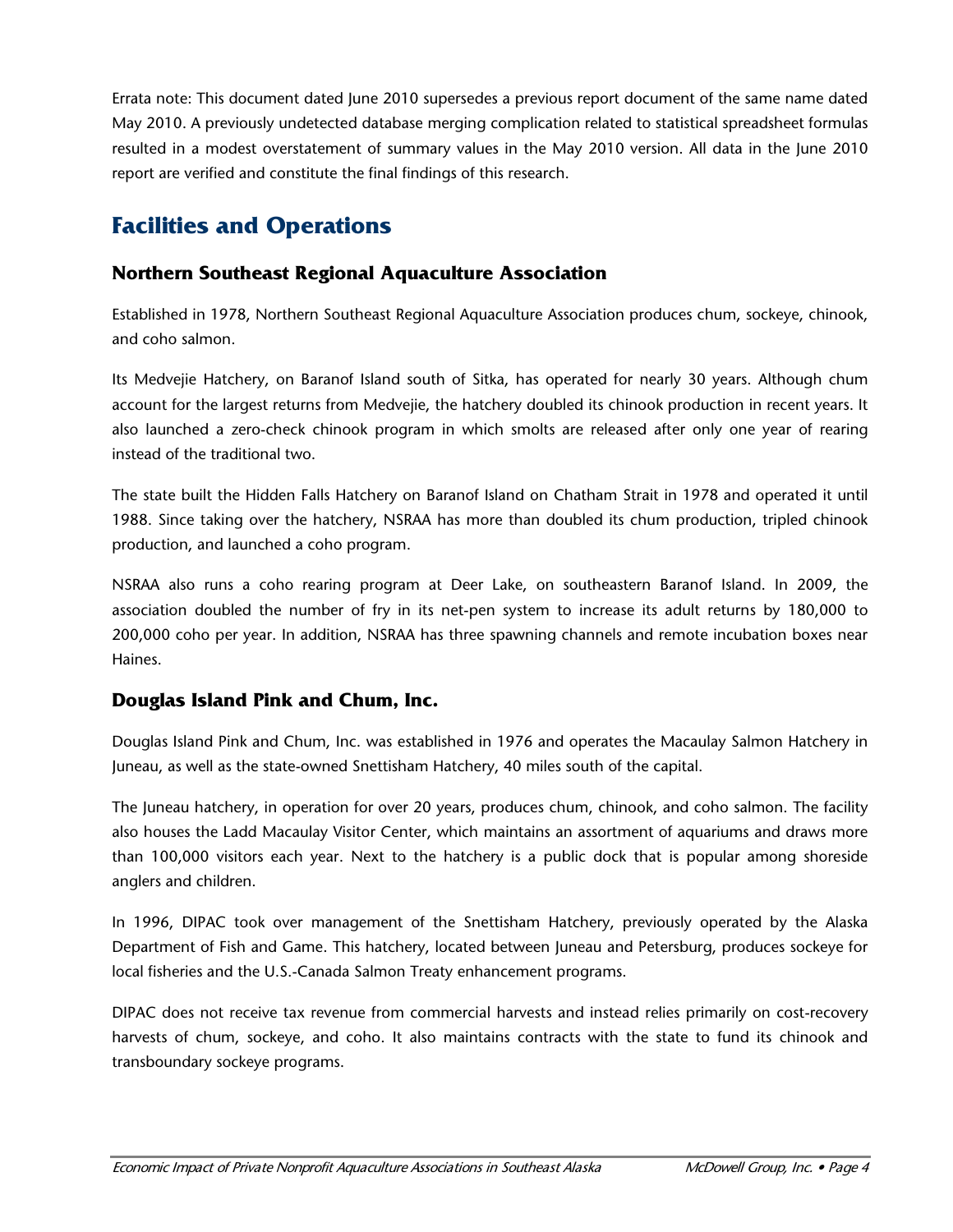## **Southern Southeast Regional Aquaculture Association**

The Southern Southeast Regional Aquaculture Association began operation in 1978 and is based in Ketchikan. Its four hatcheries produce chum, coho, sockeye, and chinook salmon.

SSRAA's hatcheries are at Whitman Lake in Ketchikan; in Neets Bay, about 40 miles north of Ketchikan; Burnett Inlet, 25 miles south of Wrangell; and Crystal Lake, 20 miles south of Petersburg. The association also operates remote sites in Kendrick Bay, Nakat Inlet, Anita Bay, Bakewell Lake, and Neck Lake. In addition, it has wild salmon stock restoration projects at Hugh Smith Lake and McDonald Lake.

SSRAA is funded by a 3 percent ex-vessel tax on landed salmon within its operation area and a cost recovery program, selling a portion of returns to terminal areas after the fish pass through common property fisheries. While other hatchery programs contract processors to purchase their cost-recovery fish, SSRAA is unusual in that it markets its own. The association's cost recovery income is derived from chum salmon flesh, products such as smoked salmon, and from roe, or "ikura," which is coveted in Japan and Eastern Europe.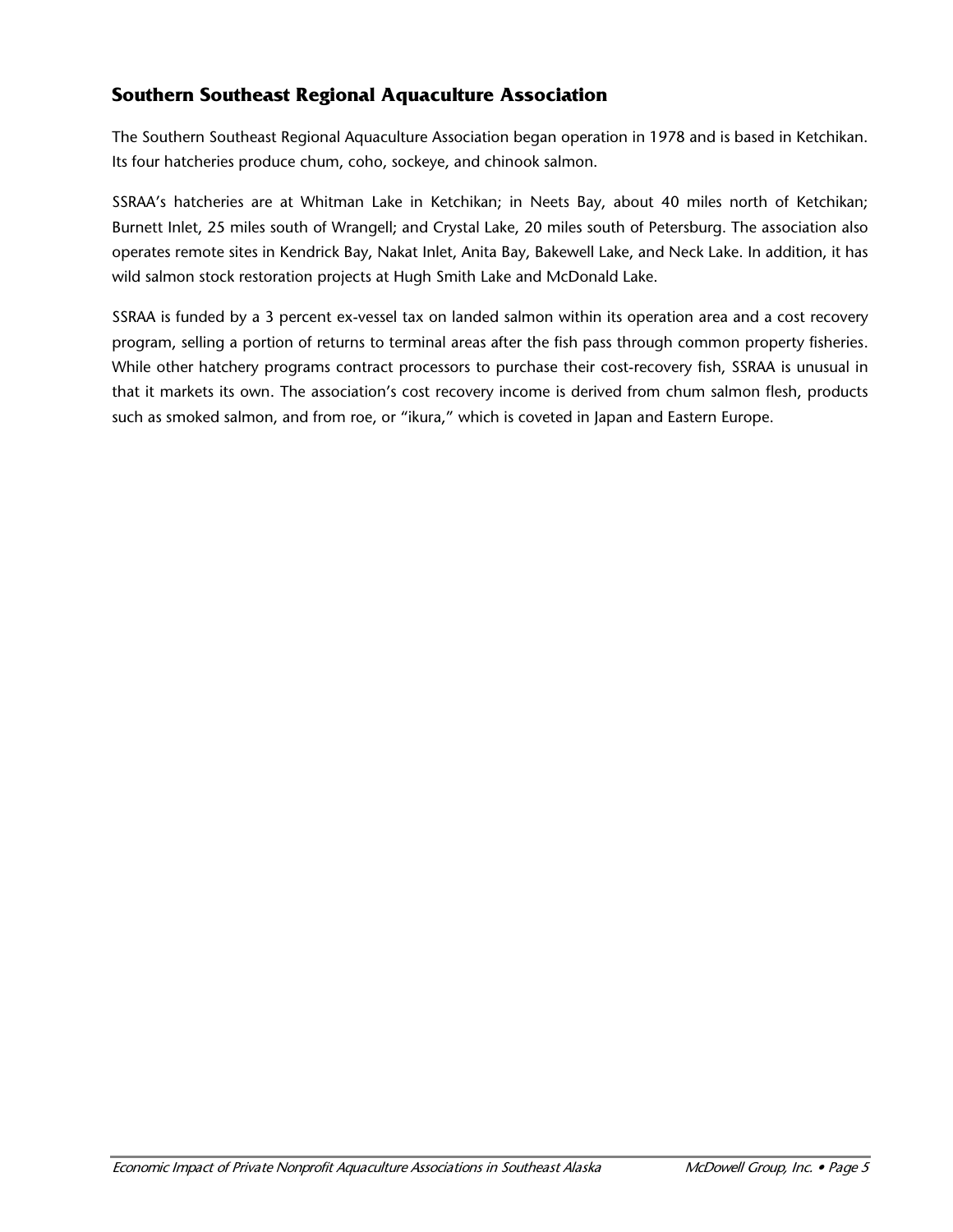# **Economic Impacts of NSRAA, DIPAC and SSRAA**

Between 2001 and 2008 NSRAA, DIPAC and SSRAA contributed nearly 65 million salmon to commercial fisheries in Southeast Alaska, plus another 400,000 chinook and coho to the charter and other sport fisheries. In 2008, as the result of contributing 5.4 million fish to the commercial common property harvest, aquaculture association operations generated direct, indirect and induced economic output worth \$171 million, employment of nearly 971, and income of just over \$50 million. These calculations employ economic modeling and include direct economic impacts of aquaculture association operations and the harvesting and processing of the salmon they produce. Also included are the economic multiplier (indirect and induced) impacts of these activities as the impacts circulate throughout the regional economy.

| $19.0001$ pm very manipery which microsed sectioning milpages<br>of NSRAA, DIPAC and SSRAA, 2008 |                        |                   |               |  |
|--------------------------------------------------------------------------------------------------|------------------------|-------------------|---------------|--|
| <b>Industry</b>                                                                                  | <b>Economic Output</b> | <b>Employment</b> | <b>Income</b> |  |
| <b>Commercial Fishing</b>                                                                        | \$54,600,000           | 419               | \$32,700,000  |  |
| Seafood Processing                                                                               | \$84,100,000           | 373               | \$10,300,000  |  |
| <b>Hatchery Operations</b>                                                                       | \$32,400,000           | 179               | \$7,100,000   |  |
| <b>Total</b>                                                                                     | \$171,100,000          | 971               | 50,100,000    |  |

**Total Direct, Indirect, and Induced Economic Impacts** 

Source: NSRAA, DIPAC, SSRAA, ADOLWD, ADF&G and McDowell Group estimates.

In addition, NSRAA, DIPAC and SSRAA salmon represent a significant share of the charter and other sport fish harvests. However, accurately estimating the direct, indirect, and induced impacts of sport, personal use and subsistence fisheries is beyond the scope of this study.

## **Commercial Harvesting Economic Impacts**

#### **Harvest Volume and Value**

Southeast Alaska's three largest aquaculture associations produced 326 million pounds of salmon harvested by the commercial fleet in common property fisheries from 2001 to 2008. That resulted in \$130 million in exvessel value over those eight years. The three associations produced an annual average of 41 million pounds of salmon – worth \$16 million – harvested by commercial fishermen each year.

NSRAA fish accounted for the greatest portion of the commercial catch of hatchery fish, producing 48 percent of the volume. Since the previous decade, however, the portions of the commercial harvest coming from DIPAC and SSRAA fish have increased. DIPAC accounted for 15 percent of the 1990-2000 harvest volume, increasing to 23 percent in the 2001-08 period. Similarly, SSRAA produced 12 percent of the 1990- 2000 harvest volume, but increased its portion of the commercial catch to 29 percent from 2001 to 2008.

For the 2001-2008 period, NSRAA produced 44 percent of the ex-vessel value of the hatchery fish harvested by the commercial fleet, followed by SSRAA at 31 percent, and DIPAC at 25 percent. The ex-vessel value is the gross amount paid to fishermen for their catch.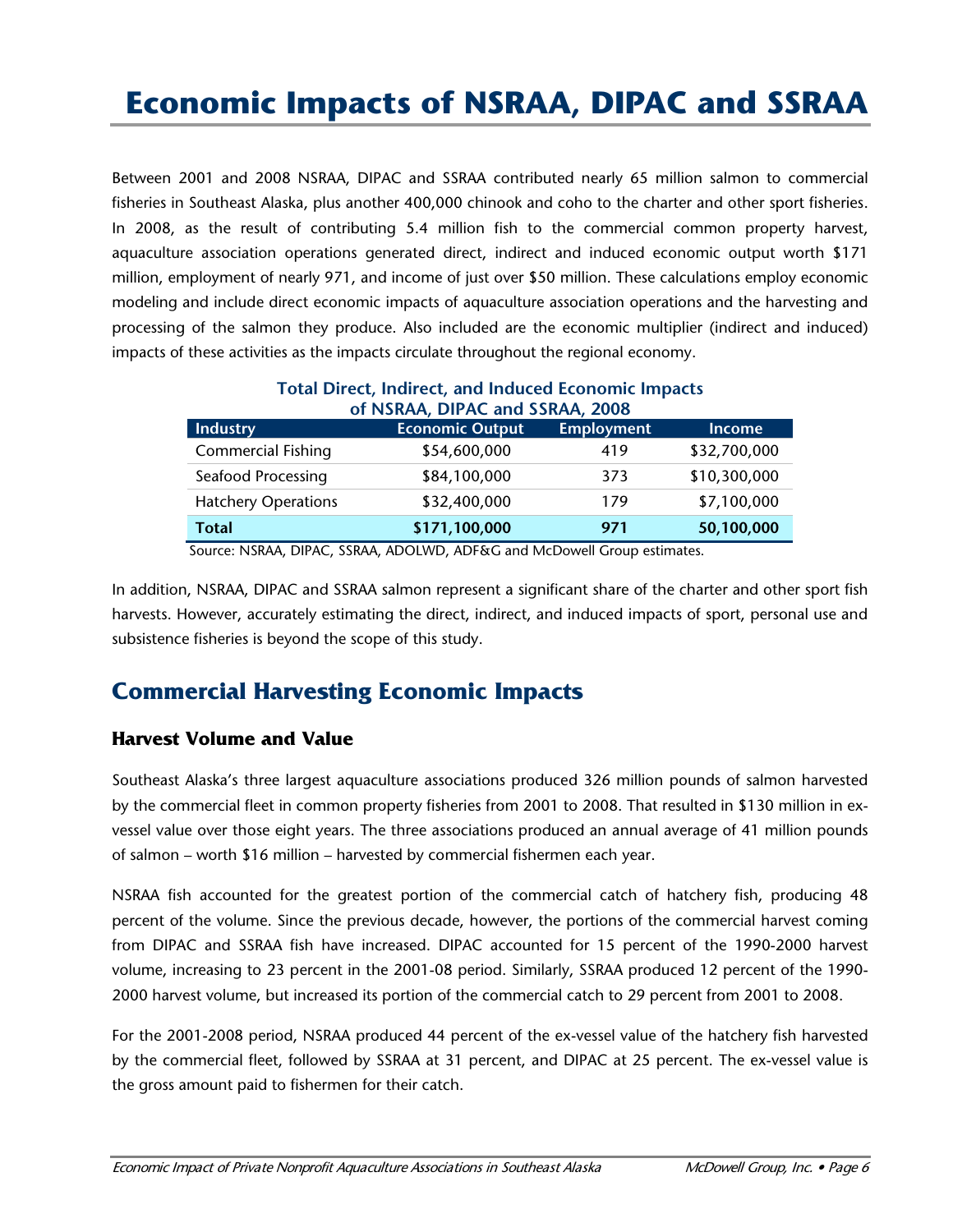

#### **Commercial Harvest Volume of NSRAA, DIPAC and SSRAA Salmon2001 – 2008 (in pounds)**

Source: NSRAA, DIPAC and SSRAA

**Commercial Harvest Ex-vessel Value of NSRAA, DIPAC and SSRAA Salmon, 2001 – 2008 (in \$)**



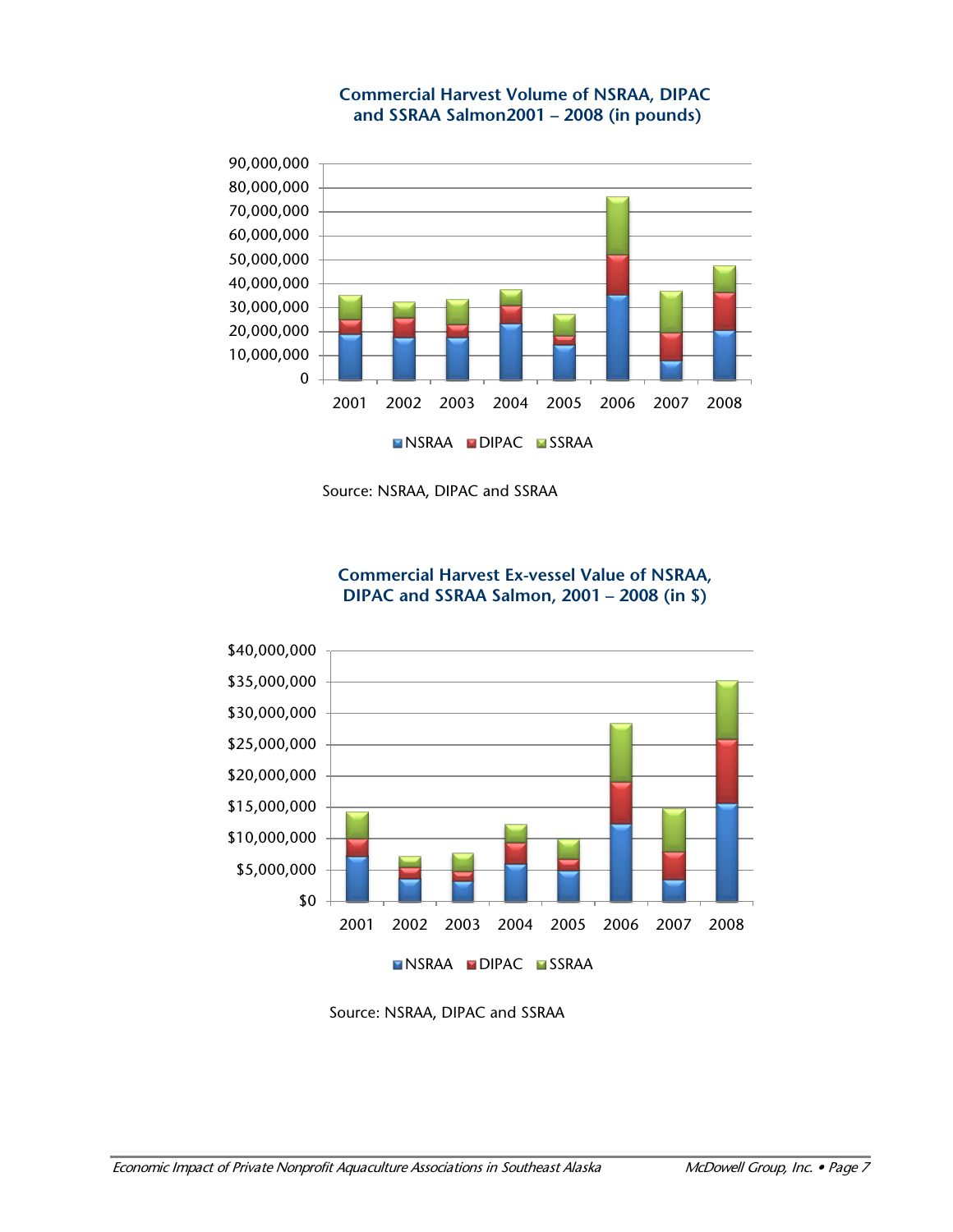### **Harvest Value by Gear Group**

All three commercial gear groups – seiners, gillnetters, and trollers – reap benefits from the hatcheryproduced salmon. From 2001 to 2008, the ex-vessel value of hatchery-produced fish totaled 50 million for the seine fleet (39 percent); more than \$55 million for gillnetters (42 percent); and almost \$25 million for trollers (19 percent).



Source: NSRAA, DIPAC and SSRAA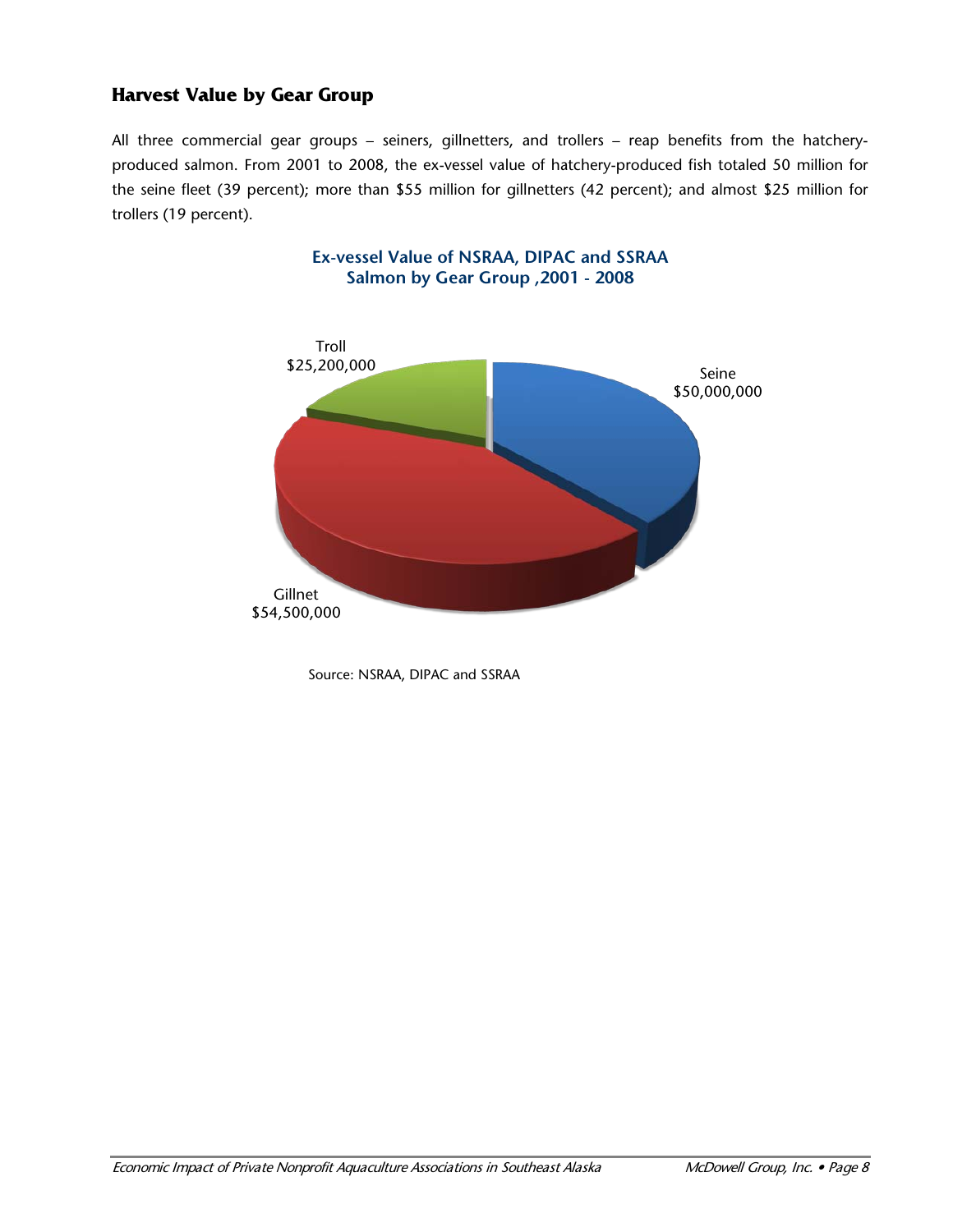## **Harvest Value by Species**

Chum is the most important salmon species for Southeast hatcheries in terms of both volume and value. From 2001 to 2008, chum salmon accounted for 73 percent of the total ex-vessel value and 90 percent of the volume of the common property harvest of NSRAA, DIPAC and SSRAA fish. Coho accounted for 13 percent (\$17.4 million), chinook at 9 percent (\$11.1 million), and sockeye at 5 percent (\$6.9 million).



**Ex-vessel Value of NSRAA, DIPAC and SSRAA Common Property Salmon by Species, 2001 - 2008**

Source: NSRAA, DIPAC and SSRAA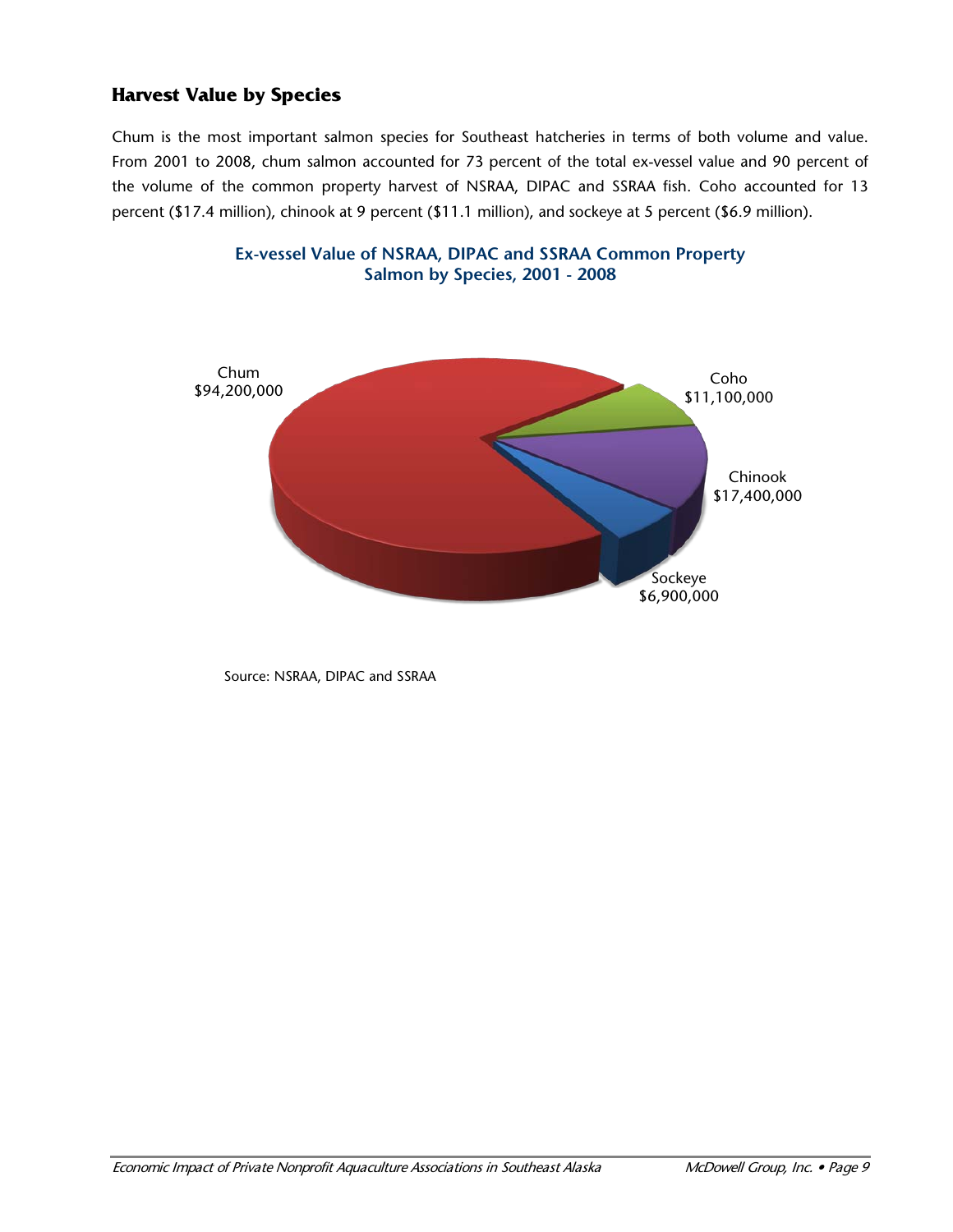## **Seafood Processing and First Wholesale Value**

In addition to yielding economic benefits to commercial fishermen, NSRAA, DIPAC and SSRAA salmon generate substantial income to seafood processors as they process these fish in the Southeast region before shipping to markets in the U.S., Europe, Asia, and elsewhere. From 2001 to 2008, the salmon produced by the three major aquaculture associations resulted in nearly one-half billion dollars (\$374 million) in first wholesale value of processed fish. First wholesale value is the amount received by processors for the initial sale of processed product outside their affiliate network. From 2001 to 2008, the average annual first wholesale value of hatchery-produced salmon was \$18.5 million for NSRAA, \$14.3 million for DIPAC, and \$14.0 million for SSRAA. In 2008, first wholesale value of NSRAA, DIPAC and SSRAA salmon reached a record level \$98 million.



#### **First Wholesale Value of NSRAA, DIPAC and SSRAA Salmon in Southeast Alaska, 2001 - 2008**

Chum accounted for 75 percent of the total combined first wholesale value, followed by coho at 14 percent, chinook at 7 percent, and sockeye at 4 percent.

From 2001 to 2008, after accounting for ex-vessel payments to fishermen, processors realized \$162 million in gross processing revenue<sup>[1](#page-12-0)</sup>. The last three years of the study period yielded the highest gross revenue totals, with 2008 being the most lucrative year overall at \$40 million. During the entire study period, NSRAA salmon resulted in \$66 million in gross processing revenues, DIPAC salmon \$45 million, and SSRAA salmon \$46 million.

Source: NSRAA, DIPAC and SSRAA

<span id="page-12-0"></span><sup>1</sup>  $1$  Gross revenue is equal to the first wholesale value minus the ex-vessel value paid to fishermen for the raw fish.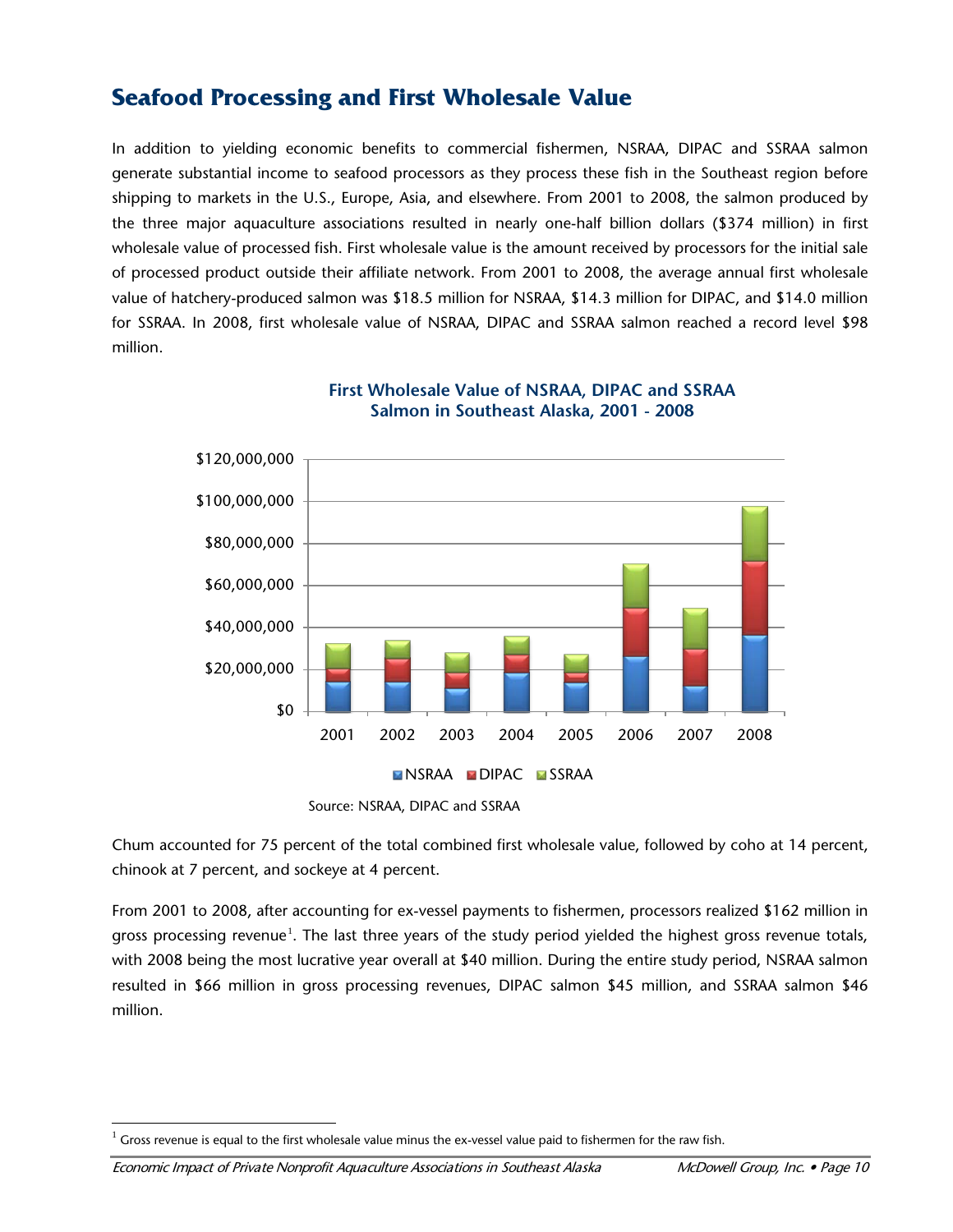## **Tax Revenue from NSRAA, DIPAC and SSRAA Salmon**

From 2001 to 2008, the State of Alaska Fisheries Business Tax proceeds directly related to NSRAA, DIPAC and SSRAA salmon totaled \$6.5 million. One-half of this tax (\$3.3 million) is returned directly to the local governments of the communities in which the salmon are landed. The other one-half of the Fisheries Business Tax – \$3.3 million – is retained by state government for general fund allocation. Fisheries business tax proceeds peaked in 2008 at \$1.7 million.

NSRAA and SSRAA funding, which primarily relies on cost recovery efforts, is supplemented by a voluntary Salmon Enhancement Tax paid by the commercial salmon fleet of the region. This tax required a vote of the majority of the region's salmon permit holders. DIPAC does not receive this tax, as it is not a regional PNP. The commercial fleet paid \$15.8 million in Salmon Enhancement Tax (the tax rate is 3 percent of harvesters' ex-vessel income from salmon in common property fisheries) during the study period. This investment returned \$130 million in ex-vessel harvest value to the common property fishery, a return of \$8.22 for every \$1 of tax levied.



#### **Fisheries Business Tax Proceeds from Hatchery-Produced Salmon, 2001-2008**

Source: McDowell Group Estimates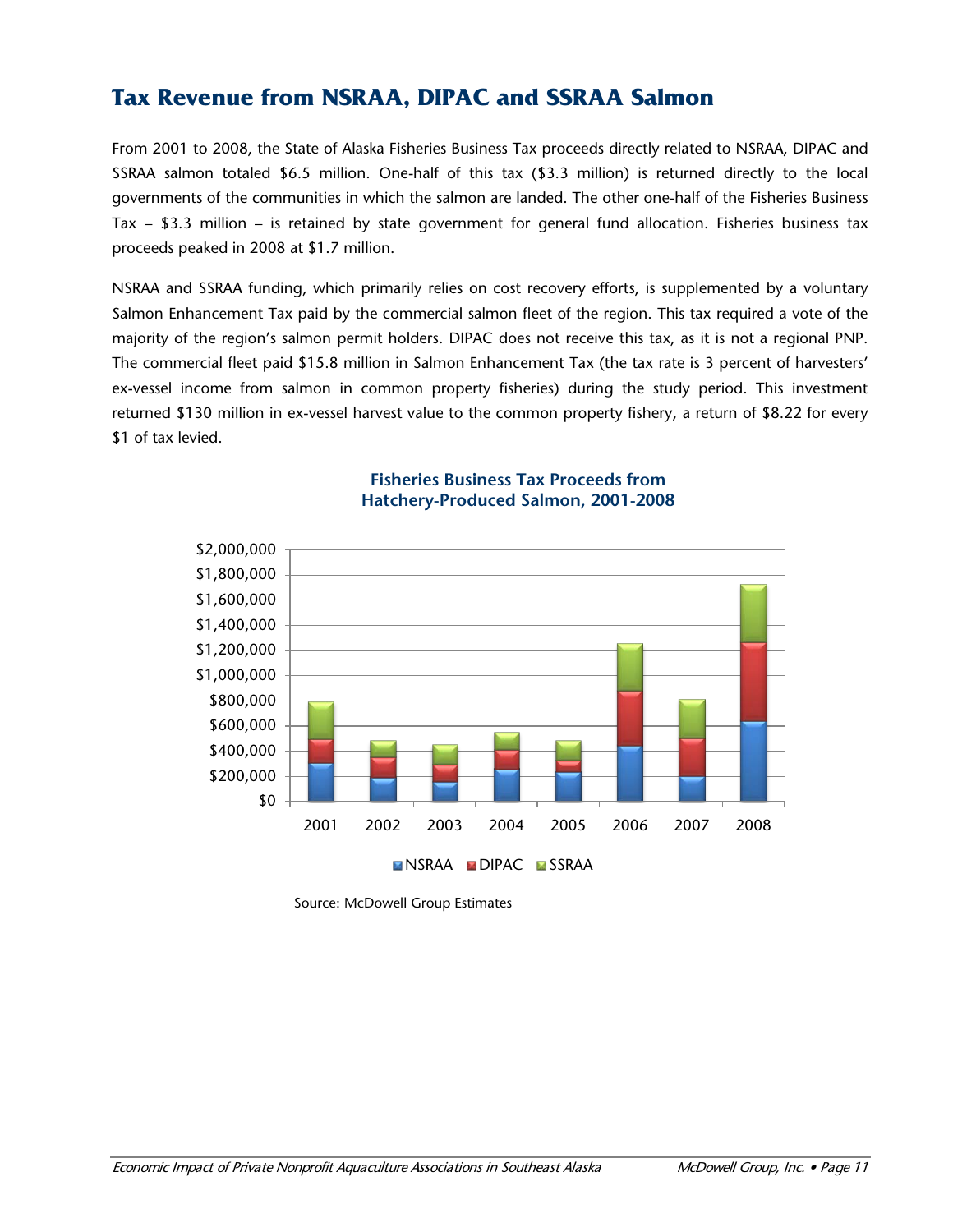# **Direct Impacts of Aquaculture Association Operations**

Southeast Alaska's three largest aquaculture associations inject millions of dollars into the state and regional economies each year via payroll and payments to vendors for goods and services. In 2008, for instance, the associations provided nearly \$21 million in payroll and expenditures on goods and services. Local businesses receive the majority of these expenditures; in 2008 the three hatcheries combine spent \$8.4 million on goods and services in Southeast Alaska in addition to \$4.6 million in payroll.

In 2008, the associations provided annual average employment of 115. While peak employment is in the summer, aquaculture association operations provided year around employment as well. DIPAC employed an average of 42 people per month, NSRAA, 36, and SSRAA, 37.

## **Charter, Sport, Personal Use, and Subsistence Fishery Contributions**

NSRAA, DIPAC and SSRAA salmon add considerably to the charter, other sport, personal-use, and subsistence harvests in Southeast Alaska. Direct economic impacts include spending on guided fishing tours, boat rentals, fishing gear, food, lodging, and fuel. Some charter boat operators have stated hatchery salmon are a large part of their clients' catch and others said they would not be in business without these fish.

From 2001 to 2008, NSRAA, DIPAC and SSRAA contributed 383,000 chinook and coho salmon to the total Southeast Alaska sportfish harvest, an average annual contribution of 48,000 fish.

DIPAC salmon accounted for an average of 15 percent of the coho harvest and 24 percent of the chinook catch by Juneau-area anglers from 2001 to 2008. Similarly, NSRAA fish made up about 7 percent of the Juneau and Sitka sport harvests of coho and Chinook. SSRAA produced the largest amount of Chinook and coho for sport fisheries during the study period. From 2001 to 2008 SSRAA contributed 8,755 chinook and 23,803 coho to sport fisheries in southern Southeast Alaska.

Contributions to subsistence are also important. For example, NSRAA has a policy of providing fish to anyone in need. In addition, NSRAA provides fish for cultural events and regularly give fish to smaller, more remote communities with subsistence traditions.

Assessing the full scope and impact of NSRAA, DIPAC and SSRAA salmon on the region's sport fishing industry is beyond the scope of this brief report. However, the available data and anecdotal evidence suggest hatchery operations are an important element. According to ADF&G about 630 professionally guided boats made at least one salmon fishing trip during 2008 in Southeast Alaska. All told, over 122,000 anglers participated in Southeast sport fisheries during 2008. Fees from the sale of sport fishing licenses help fund agencies that manage Alaska's fisheries for continued sustainability.

NSRAA, DIPAC and SSRAA contribute considerably to the region's fishing derbies. For example, chinook from NSRAA's Medvejie hatchery account for about one-third of the chinook entered into the Sitka Salmon Derby. DIPAC contributed an average of 11 percent of the chinook harvest and 12 percent of the coho harvest in